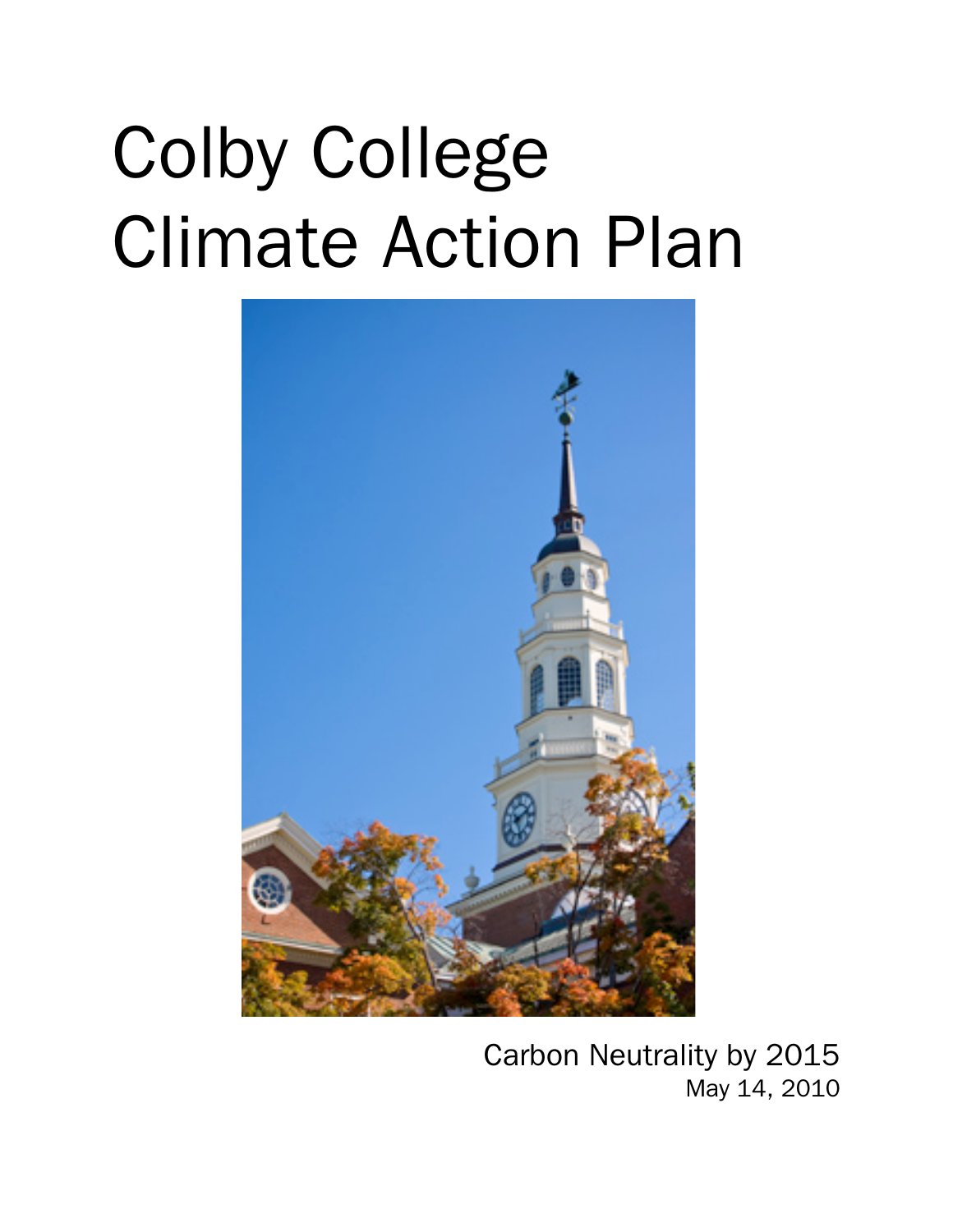# Colby College Climate Action Plan

| <b>CONTENTS</b>                                                                                                                                                                                                                                               | 1                                                                                                                    |
|---------------------------------------------------------------------------------------------------------------------------------------------------------------------------------------------------------------------------------------------------------------|----------------------------------------------------------------------------------------------------------------------|
| <b>EXECUTIVE SUMMARY</b>                                                                                                                                                                                                                                      | $\overline{2}$                                                                                                       |
| <b>1. INTRODUCTION</b>                                                                                                                                                                                                                                        | $\mathbf{2}$                                                                                                         |
| 2. GOALS FOR CARBON NEUTRALITY AND ENVIRONMENTAL<br><b>SUSTAINABILITY</b>                                                                                                                                                                                     | 3                                                                                                                    |
| <b>3. GREENHOUSE GAS EMISSIONS INVENTORY</b><br>FY 2009 Emissions<br>Past Emissions & Trends                                                                                                                                                                  | 3<br>$\overline{4}$<br>5                                                                                             |
| 4. GREENHOUSE GAS REDUCTION STRATEGIES<br>Green Policies and Practices<br>Facilities, Grounds, and Campus Development<br>Energy<br>Waste Management & Recycling<br>New Sustainability Initiatives<br>Sequestration<br>Conservation/Behavior<br><b>Offsets</b> | 6<br>6<br>$\sqrt{6}$<br>$\overline{7}$<br>$\overline{7}$<br>$\,$ 8 $\,$<br>$\boldsymbol{9}$<br>$\boldsymbol{9}$<br>9 |
| 5. ENVIRONMENTAL EDUCATION, RESEARCH, AND COMMUNITY<br><b>ENGAGEMENT</b><br><b>Education and Research</b><br><b>Community Engagement</b>                                                                                                                      | 9<br>10<br>11                                                                                                        |
| <b>6. FINANCING</b>                                                                                                                                                                                                                                           | 12                                                                                                                   |
| <b>7. TRACKING PROGRESS</b>                                                                                                                                                                                                                                   | 12                                                                                                                   |

# **APPENDIX A: Colby College Actual and Projected Emissions**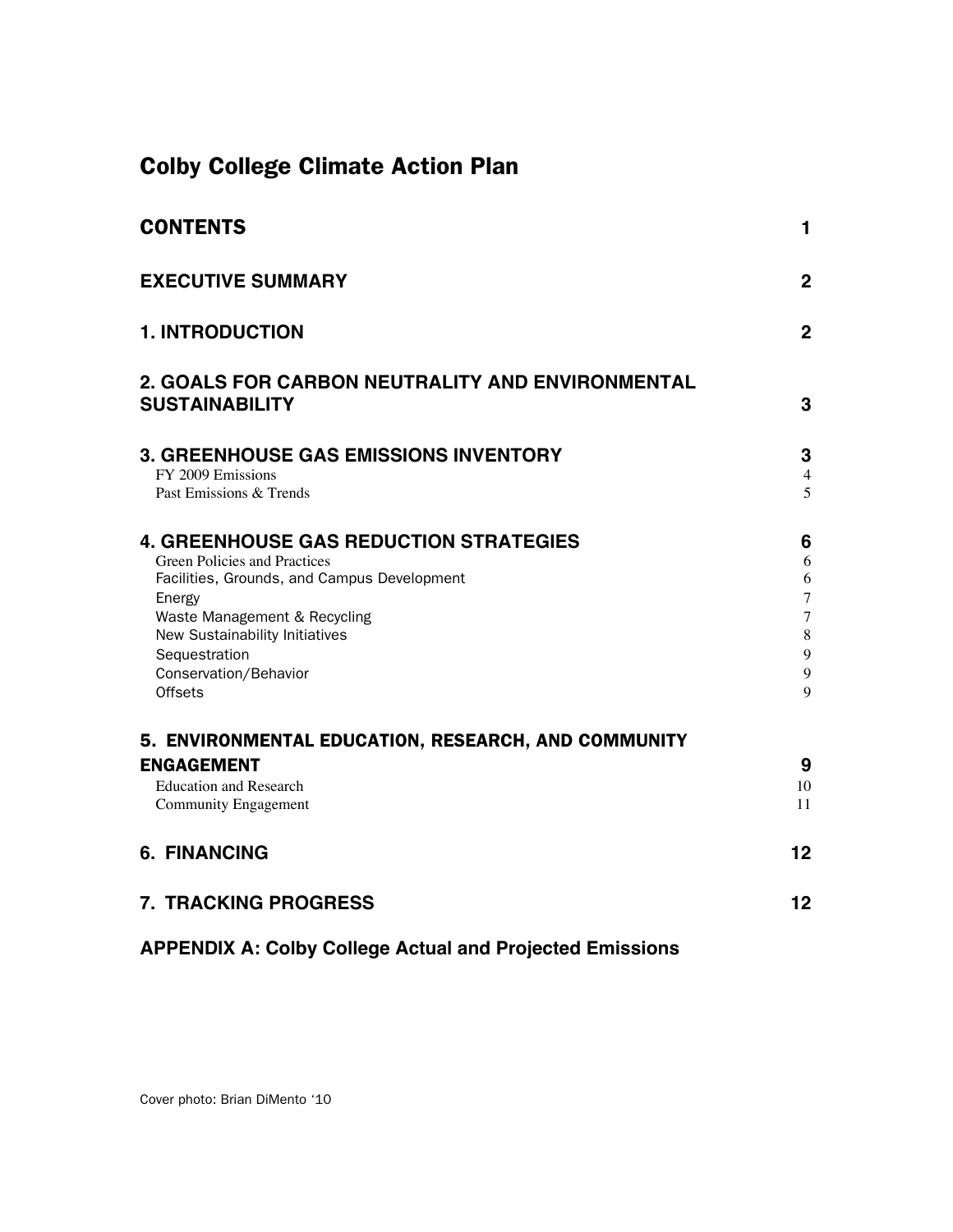## **Executive Summary**

Colby College aspires to be a leader in environmental sustainability and in furtherance of this goal, seeks to become carbon neutral by 2015. This plan provides important background information on Colby's longstanding interest in and commitment to environmental stewardship. It documents the College's emissions since 1990 and a number of important accomplishments already achieved. The plan outlines what's next for Colby and commits the College to monitor progress on the path to carbon neutrality.

Colby's 2009 emissions inventory shows that 70 percent of our emissions come from heating fuels, 18 percent from college-related travel, and 7 percent from commuters (students and employees). Building on Colby's very solid foundation of carbon-reducing initiatives to date, Colby will achieve carbon neutrality by: building a biomass facility; stepping up efficiency, conservation, and waste-minimization efforts; exploring alternative energy vehicles to reduce fleet emissions; promoting online meetings and better-coordinated travel; and purchasing renewable energy credits and carbon offsets to close the remaining gap between our emissions and neutrality.

The plan also seeks to further build upon the strengths of the academic program to educate Colby students, faculty, staff, and visitors about leading sustainable lives and the critical role they can play in reducing Colby's environmental impact. A sustainability coordinator will be hired to coordinate campus sustainability efforts and to further raise environmental awareness and effect conservation.

# **1. Introduction**

A primary goal of a liberal college education is to develop broadly enlightened individuals prepared to become leaders and innovators who will create solutions to problems and make decisions that will make the world a better place in the future. At Colby we recognize that global climate change, pollution, environmental degradation, and loss of biological and ecosystem diversity are key challenges of our times. Campus sustainability and resource conservation are among the seven fundamental core values of the College, which help shape Colby's vision for the future. Colby seeks to lead by example to foster morally responsible environmental stewardship through education, conservation, and conscientious policies and procedures. Environmentally safe practices inform and guide campus strategic planning, decision-making, and daily operations. We urge community members to recognize personal and institutional responsibilities for reducing their impact on the local and global environment.

In keeping with these values, in 2001, Colby formed the Environmental Advisory Group (EAG), a working group comprised of students, faculty and staff, to advise the president and the College community on issues related to environmental stewardship including sustainability, conservation, and alternative energy. Since its founding, the EAG has proven successful at conceiving, evaluating, recommending, and helping implement an array of ambitious green initiatives. With the support of the EAG, Colby has committed to reduce emissions of greenhouse gases by signing the State of Maine Governor's Carbon Challenge in 2005, and the American College and University Presidents Climate Commitment (ACUPCC) in 2008.

Colby offers its students many avenues to learn about the environment and environmental sustainability through coursework in Environmental Studies and other departments at the College, field research with faculty, which is facilitated by Colby's ready access to the ocean, lakes and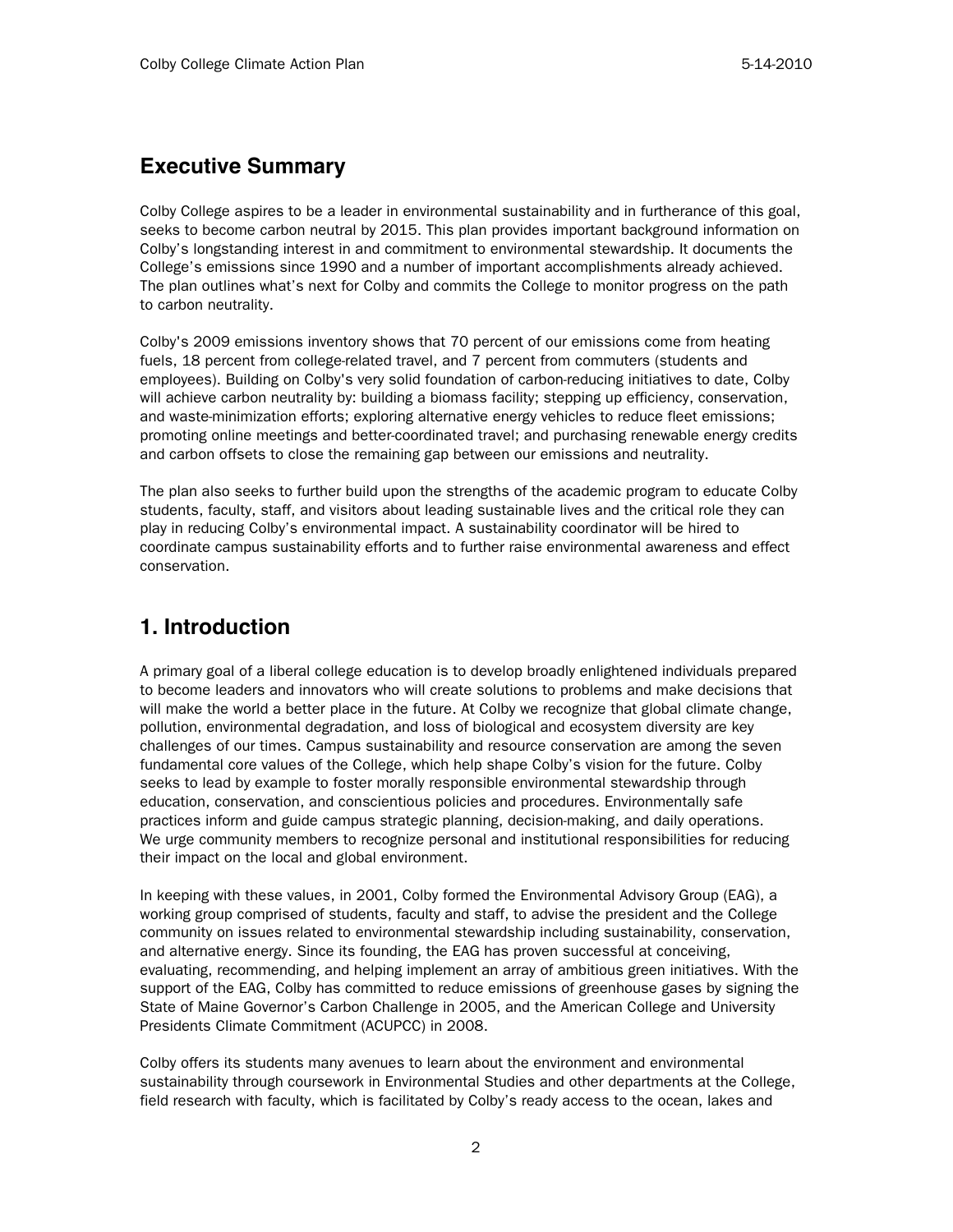mountains, and co-curricular endeavors, which engage students, faculty, and staff in strategic environmental initiatives both on campus and in the greater Waterville community.

Colby has long been committed to promoting environmental stewardship and sustainability and plans to express this commitment by becoming carbon neutral by 2015.

# **2. Goals for Carbon Neutrality and Environmental Sustainability**

The EAG, working closely with key administrators, has identified broad goals for Colby that are meaningful, measureable, and challenging. These goals include:

- Reduce greenhouse gas emissions 41 percent from current levels by 2015 through improvements in campus operations, energy conservation investments including construction of a biomass plant, and reduced consumption.
- Achieve carbon neutrality by 2015 through the actions described above and the purchase of carbon offsets.
- Maximize efficient use of existing campus facilities, minimize new campus development, and operate facilities as efficiently and sustainably as possible.
- Design necessary new facilities to achieve, at a minimum, Leadership in Energy and Environmental Design (LEED) "silver" standard and apply LEED principles in major renovations of existing facilities.
- Maintain and enhance College operations in addition to facilities to reduce environmental impact (e.g., local purchasing, waste minimization, recycling).
- Develop aggressive education and outreach programs to raise environmental awareness and increase personal responsibility for sustainable living among students, faculty, and staff. Provide administrative and financial resources to support sustainability programs.
- Enhance environmental educational opportunities that further integrate sustainability in the curriculum and use the campus as a living laboratory for faculty and students.

# **3. Greenhouse Gas Emissions Inventory**

An honors project by an Environmental Studies student produced the first inventory of Colby's emissions of greenhouse gases in 2007 as an effort to study the College's carbon footprint. As the emissions inventory process has moved from an intellectual exercise used primarily to educate campus community members, to a tool that also helps the College make sustainability decisions, the task of completing the emissions inventory has been shifted to Colby's Office of Institutional Research (IR). While students continue to assist with information gathering and some data analysis, the oversight of the Institutional Research Department provides continuity and simplifies the data reporting process.

Efforts have been made to gather historical data so that campus emissions trends could be quantified. For the purposes of evaluating performance relative to the Maine Governor's Carbon Challenge, research was done to pinpoint data from 1990 so that emissions data from that year could serve as a baseline. For the purposes of trend analysis and to measure the impact of new initiatives, data were gathered for 1994, 1998 and then annually from 2002 through the latest fiscal year. While it was difficult to gather some historical data, wherever concrete data were unavailable, estimates were carefully calculated to the best of our ability.

Colby's 2009 emissions inventory was calculated using the Clean Air-Cool Planet (CA-CP) Campus Carbon Calculator v6.4. Slight differences between historical emissions data in this report and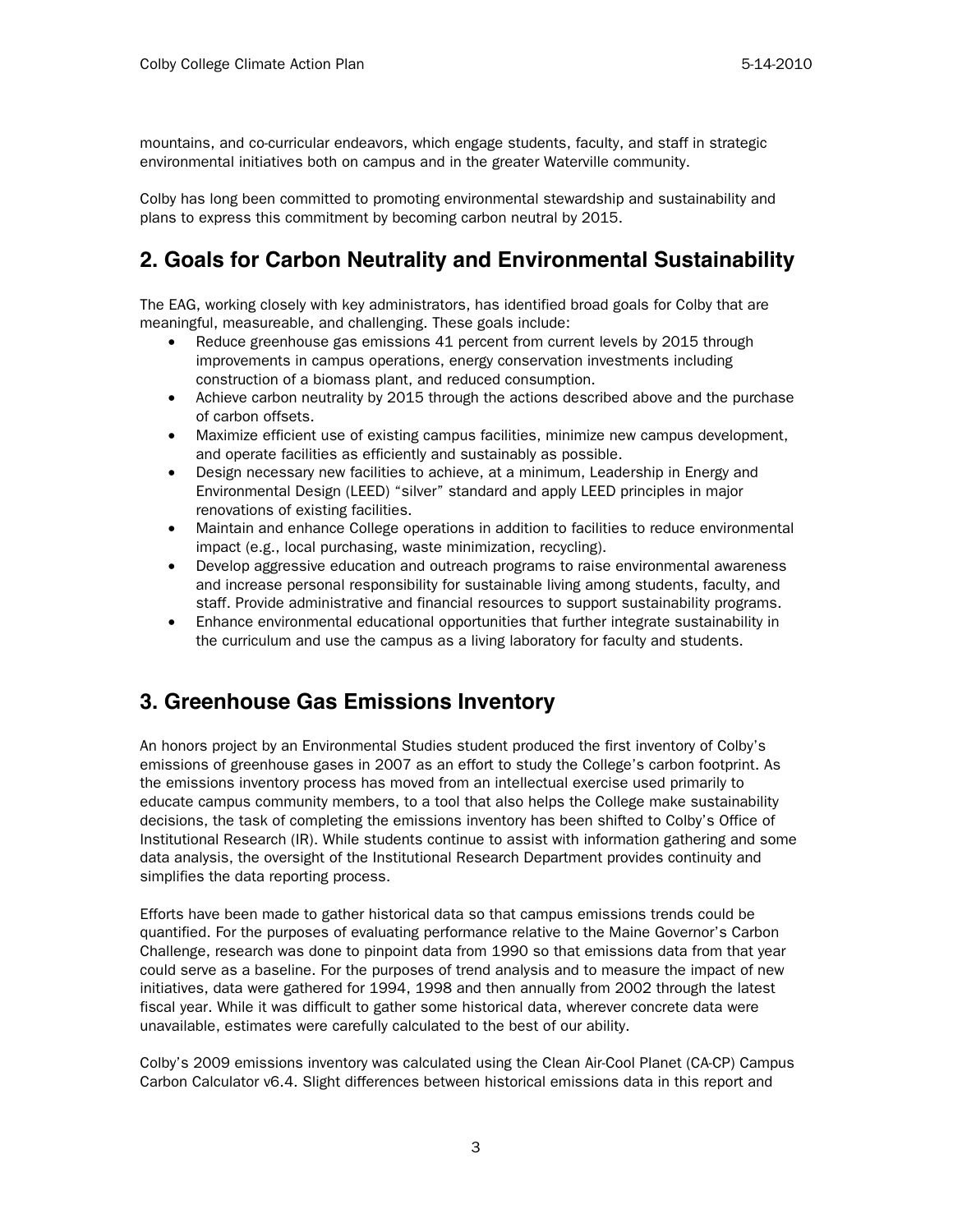those in past emissions reports are attributable to additional features in the v6.4 Campus Carbon Calculator and new information discovered during the latest inventory process.

## **FY 2009 Emissions**

Colby's gross greenhouse gas emissions were 19,170 MT eCO $_2^{\rm 1}$  in 2009. As shown in Figure 1, 70 percent of the College's emissions can be attributed to heating fuels, which comprised all but a very small fraction of Colby's Scope 1 emissions.<sup>2</sup> About 18 percent of Colby's emissions were due to college related travel and staff, faculty and student commuters accounted for 7 percent, and other sources combined for 5 percent. Scope 3 emissions accounted for 29 percent of Colby's calculated carbon footprint.



#### Percent Contribution to Gross GHG Emissions by Source Colby College FY 2009



 $^{\rm 1}$  MT eCO<sup>2</sup>, also MTCDE - stands for Metric Tons of Carbon Dioxide Equivalent, which is the unit of measurement of greenhouse gases.

<sup>2</sup> Emissions scopes are defined as follows:

Scope 1 emissions: all direct emissions from sources owned or controlled by the institution Scope 2 emissions: indirect emissions from the purchase of electricity, steam, heating and cooling Scope 3 emissions: all other indirect sources of emissions not in Scope 2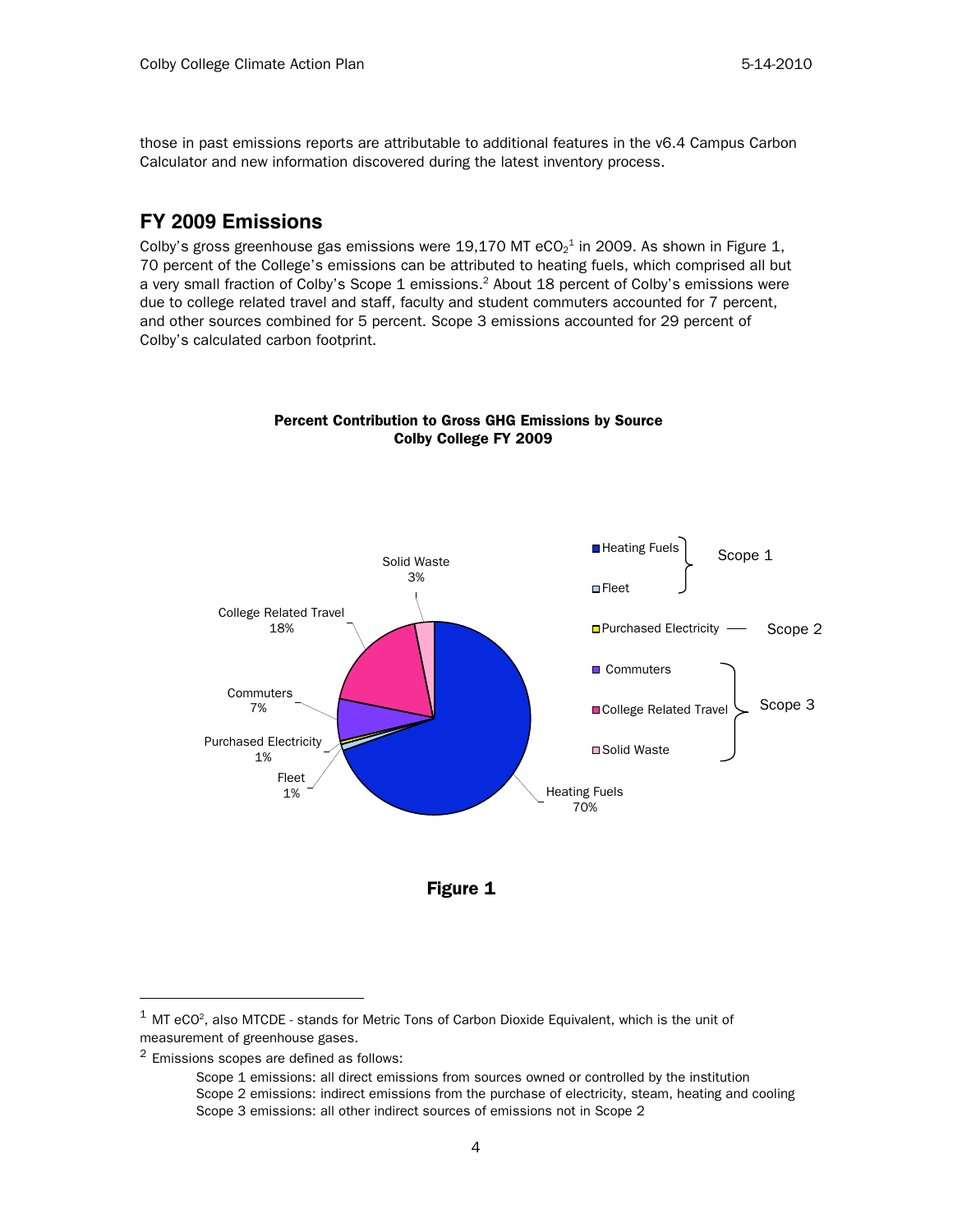## **Past Emissions & Trends**

Colby's 2009 gross greenhouse gas emissions of 19.1 thousand MT eCO<sub>2</sub> were more than 7 percent higher than the College's gross emissions for 1990, however, Colby's emissions per square foot have decreased more than 18 percent during this period despite a 32 percent increase in campus building space since 1990, and a 9 percent increase in student enrollment. Figure 2 details Colby's carbon emissions and energy use trends since 1990. Figure 3 contrasts Colby's carbon emissions on a "business as usual" approach to the emissions estimated after implementation of this plan.



Figure 2. Greenhouse gas emissions by source at Colby College in intervals of four years for the first four data sets, then annually from 2002–2009. Net emissions per square foot of building space are shown by the green line and are measured along the secondary Y-axis on the right side of the graph.

- There was a significant increase in emissions from purchased electricity in 1998. The closure of the Maine Yankee Nuclear Power Plant in 1997 meant that Maine consumers no longer had access to electricity from this low greenhouse gas emitting power source. The standard electricity mix for Maine consumers for the five years from 1998–2002 was from much higher GHG emitting sources (up to 70 percent of the electricity purchased was from coal).
- Colby's emissions peaked around  $28,000$  MT  $eCO<sub>2</sub>$  in the early 2000s.
- In 2003, Colby began purchasing electricity from 100 percent renewable sources essentially reducing emissions from electricity purchases to zero.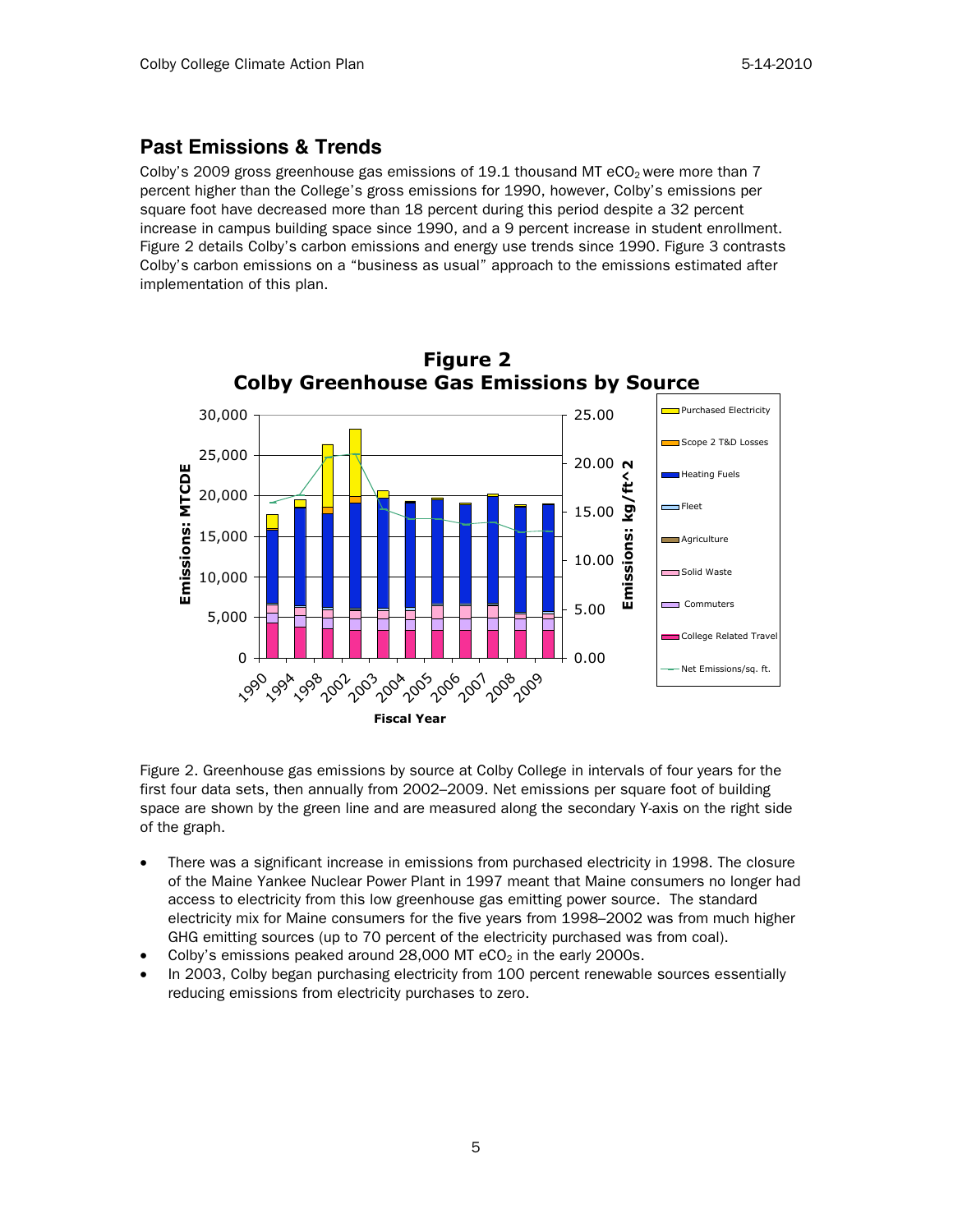

## **Figure 3 Colby College Emissions Trajectory**

## **4. Greenhouse Gas Reduction Strategies**

## **Green Policies and Practices**

Green policies and practices set standards and establish guidelines by which all members of the campus community, faculty, staff, and students, should operate. Green policies raise consciousness about energy and resource conservation, help streamline decision-making about purchasing and daily operations, and hopefully influence individual lifestyle choices with the ultimate goal of reaching zero greenhouse gas emissions and operating so that we can sustain our beautiful natural environment.

### Facilities, Grounds, and Campus Development

- For several years, Colby has been constructing new buildings according to LEED guidelines resulting in all three buildings erected since 2005 receiving LEED Silver or Certified accreditation. Colby will design and build all new buildings to a minimum of the LEED Silver standard.
- For renovations, design and construction will follow the LEED template and incorporate as many principles as possible, as demonstrated by the 2009 LEED Gold certifications for the renovation of two Colby residence halls. For all applicable projects, the College will apply for LEED certification through the U.S. Green Building Council.
- All of Colby's on-staff project managers are LEED-accredited professionals.
- Colby will strive to minimize new sources of emissions by controlling campus growth. Whenever possible the College will reuse or renovate existing space to meet emerging needs. Design of physical space will be done with an emphasis on function and efficiency, and will be done according to LEED standards.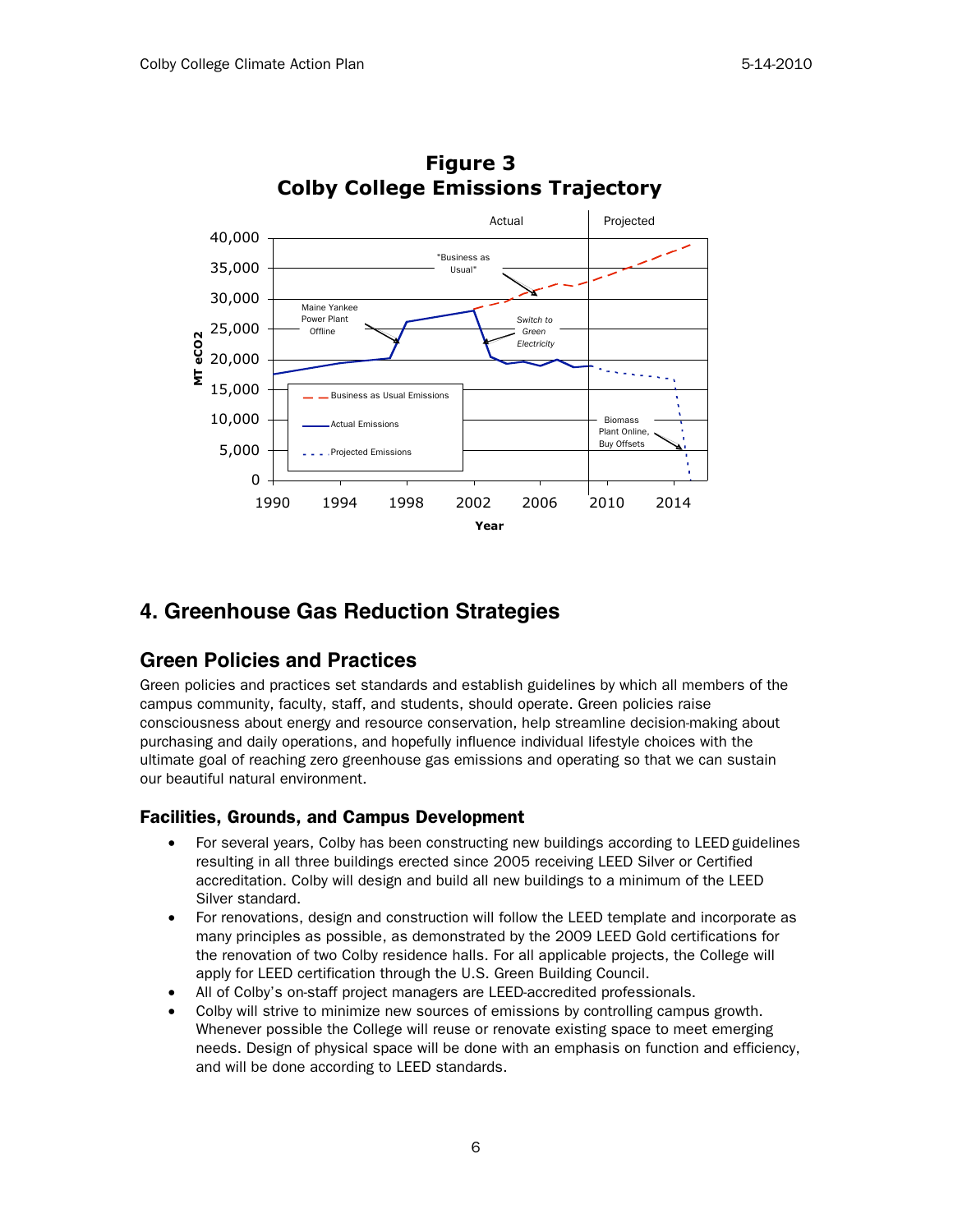- Colby continues to buy locally sourced consumables and materials for building projects whenever possible, minimizing emissions from transportation and supporting the local economy.
- Colby will continue to manage its landscaping and grounds in a manner consistent with best practices to minimize environmental impact. The Integrated Pest Management (IPM) system, in place since 1995 and rewritten in 2009, minimizes the use and toxicity of chemical application. Leaves and grass clippings are centrally collected and composted. Brush and limbs are chipped and reused on campus. Building and landscape design will continue to be done to manage storm water runoff; Colby will strive to use only native or naturalized plants as landscaping is updated or added to campus.

#### Energy

- Colby will continue to purchase electricity generated from 100 percent renewable sources, something it has done since 2003. Colby currently chooses low-impact hydro and wind as its sources for purchased power. In addition, 10 percent of Colby's power demand is cogenerated at the campus steam plant.
- Building temperature setbacks during vacation periods first done in 2008-09 demonstrated the energy savings potential of moderating campus climate control. Heating and cooling standards have been established to balance the goal of minimizing energy use with the comfort and productivity of building occupants. In the winter, academic and residential spaces will be heated to 66 to 68 degrees Fahrenheit. While the majority of buildings on campus do not have air cooling systems, in the summer months, those that do will be cooled to between 72 and 78 degrees. However, special purpose spaces will be climate controlled according to specific requirements of the animals, instruments, or artwork they contain.
- Colby will continue to recommend to students to purchase Energy Star certified new appliances and electrical equipment whenever possible. Departments will continue to purchase Energy Star products when available. Energy Star products are classified by the EPA as having superior energy efficiency.
- Emerging technologies in photovoltaics, wind power generation, and solar thermal are making these energy sources increasingly viable alternatives for campus energy generation. Colby will implement small pilot projects with these technologies both to evaluate their effectiveness in our total energy mix and to provide educational opportunities for our students as part of classroom instruction and student research projects.

#### Waste Management & Recycling

- Colby has a policy of purchasing 100 percent recycled, non-chlorinated paper products, and purchasing those products, as well as food items and cleaning supplies, in bulk to reduce the quantity of packaging material.
- RESCUE (Recycle Everything, Save Colby's Usable Excess) is a project that was developed by Colby and started in 2001-02 to capture clothing, household items, furniture, appliances, and other items that departing students leave behind. Items are collected, clothing and furniture are donated to local nonprofits, and other items are cleaned and stored in trailers for sale the following fall, taking literally tons of material out of the waste stream for reuse.
- Colby will continue to collect and compost all pre- and post-consumer food waste, all food service paper and unbleached napkins, and all leaves, grass clippings, and appropriate landscape debris.
- Colby will continue to encourage participation in the recycling program, which was started on campus over 20 years ago.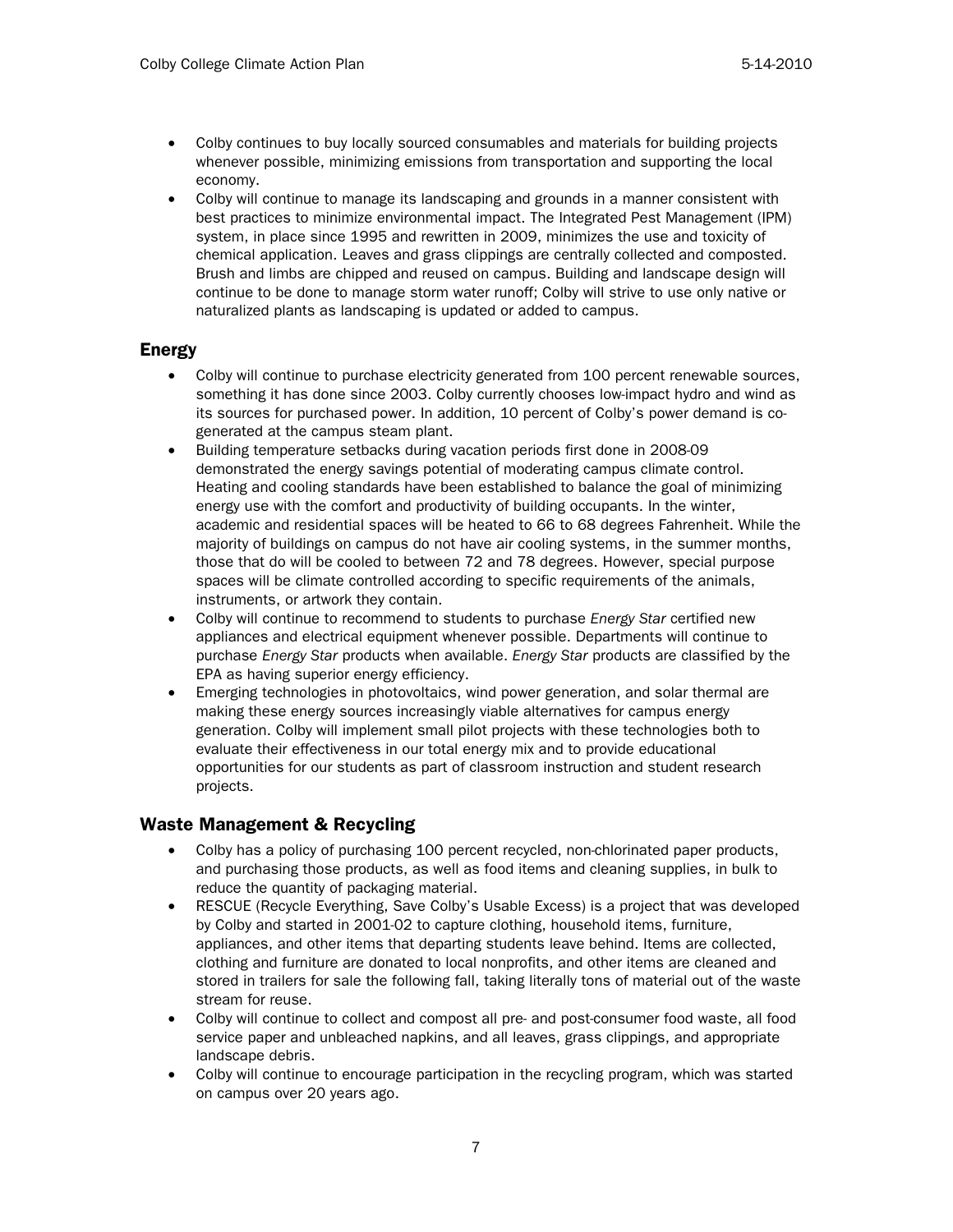- Colby has a policy of using china and flatware whenever possible to avoid the use of disposables. When disposables must be used, products offered are biodegradable products made from paper, corn or potatoes.
- Colby will continue to operate its dining halls without trays. Tray-less dining saves an estimated 79,000 gallons of water and 50 tons of food waste each year.

#### New Sustainability Initiatives

Having analyzed the various sources and their magnitudes of greenhouse gas emissions on campus, Colby has identified several major actions that can be taken to reduce emissions and enhance the College's level of environmental sustainability. New initiatives focus on the sources with the most significant emissions where the greatest emissions reductions can be made.

#### **Biomass**

It is clear that to proceed towards carbon neutrality, the College must reduce emissions from its single largest source, the campus steam plant, which is currently fueled by #6 residual oil. Colby plans to build a biomass boiler plant to connect to the current steam facility. The proposed biomass plant would handle 90 percent of the campus steam demand and is estimated to offset the use of one million gallons of residual oil each year. The central steam plant will continue to cogenerate 10 percent of the campus electricity needs annually. It is estimated to cost \$11 million to construct and bring the new biomass facility online by 2015.

#### Renovations & Upgrades

Colby's multi-year capital renewal plan includes major renovation projects for the Roberts Row residence halls, Roberts Union, the Alfond Athletic Center, and other facilities. These projects will reduce emissions by addressing a variety of maintenance and renewal needs, including window replacement, HVAC upgrades, and newer, energy efficient lighting fixtures.

The College anticipates investing about \$3 million over the next five years in smaller HVAC, electrical, and other energy improvement projects to be defined each year based on need and potential cost savings.

Electricity savings will reduce use and cost, but not emissions since the College already purchases renewable source electricity. Reductions in steam and hot water production have the potential to reduce consumption, though moving to biomass will significantly reduce the savings in carbon emissions associated with the investments. Nevertheless, these investments are environmentally and economically appropriate. Completion of the projects is expected to result in overall energy savings of about 10 percent by 2015.

#### Fleet Vehicles, Travel, and Commuting

Physical Plant and Security, the two primary departments with vehicles, have been replacing older vehicles with smaller, more fuel-efficient models as part of an on-going renewal program, which has reduced emissions from the campus Fleet by more than 10 percent since 2005. Colby's fleet now includes two hybrid vehicles and one electric vehicle. The College will explore additional alternative energy vehicles through the annual budget process with a goal of reducing fleet emissions by an additional  $5 - 10$  percent by 2015.

College travel is heavily focused on air travel, driven largely by off-campus programs, admissions and development travel, faculty research, and professional development.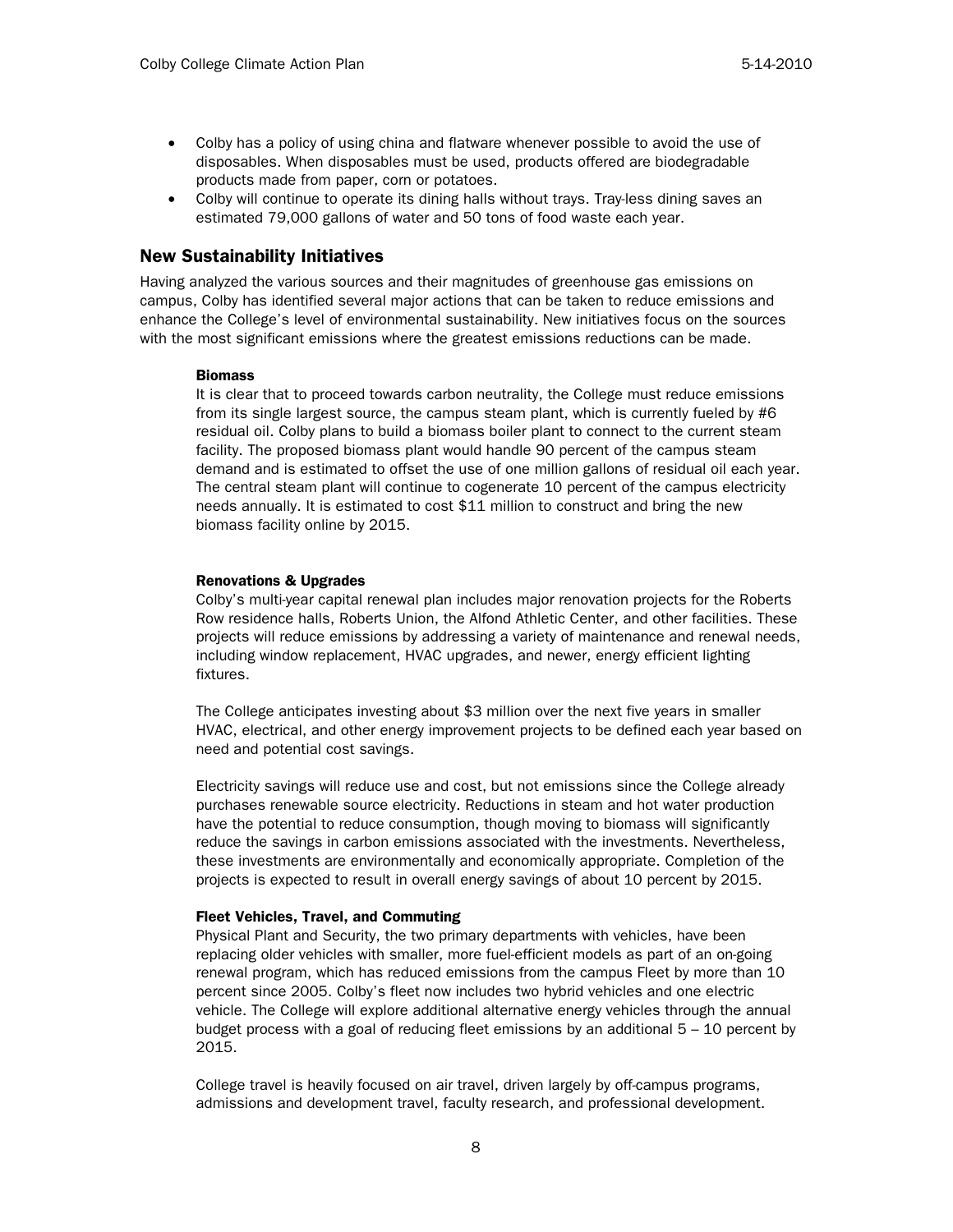Faculty, staff, and student commuters comprise about 7 percent of the College's emissions. Some reductions may be possible through efforts such as web conferencing and increased travel coordination, enhancement of carpooling, bike-sharing, and Zipcar programs, and improvements to the Jitney service.

#### Sequestration

Colby's campus and other landholdings may provide an opportunity to reduce net carbon emissions through carbon sequestration. Past studies indicate that college-owned property includes about 500 acres of forest which, using a conservative conversion methodology, results in a carbon offset of approximately 170 MTCDEs that is currently included in Colby's emissions inventory. Application of commonly used and less conservative methodologies could double the benefit associated with sequestration. Additional research into the appropriate methodology, along with additional sequestration options, needs to be undertaken.

#### Conservation/Behavior

While infrastructure projects, facility renovations, and equipment upgrades are essential in campus greenhouse gas reduction, these things alone are not the only ones we should undertake to reduce our emissions. In order to reach carbon neutrality, it is vitally important that everyone on campus becomes actively involved in efforts to reduce the campus carbon footprint. Getting students, faculty, and staff, individually and collectively, to conserve resources and embrace the goal of a sustainable campus is fundamental not only to our goal of carbon neutrality, but also our mission as an educational institution.

Colby will work to advance programs that encourage conservation and environmental awareness. The College anticipates hiring a full-time Sustainability Coordinator by 2013 to coordinate improvements in campus operations, promote conservation and environmental awareness and increase communication regarding sustainability efforts.

#### Waste Minimization

Improved composting, recycling, and waste minimization programs, to be enhanced through the funding of a sustainability coordinator, should reduce solid waste generation by 10 percent by 2015.

#### Offsets

Renewable energy purchases, efficient operations, and enhanced sustainability processes will not result in a zero-emission Colby. This plan envisions the College purchasing renewable energy credits and carbon offsets to close the gap to reach carbon neutrality for Colby. The long-term objective is to continue to reduce campus carbon emissions and decrease the reliance on offsets to attain carbon neutrality.

## 5. Environmental Education, Research, and Community Engagement

Colby's Strategic Plan identified "The reinforcement of Colby's Environmental Studies Program, in both its policy and scientific formations, including a sustainable campus greening initiative" as a strategic objective. Environmental Studies (ES) program faculty and students are key contributors to Colby's signature greening initiatives, including energy and emissions reductions, food and waste initiatives, and community engagement.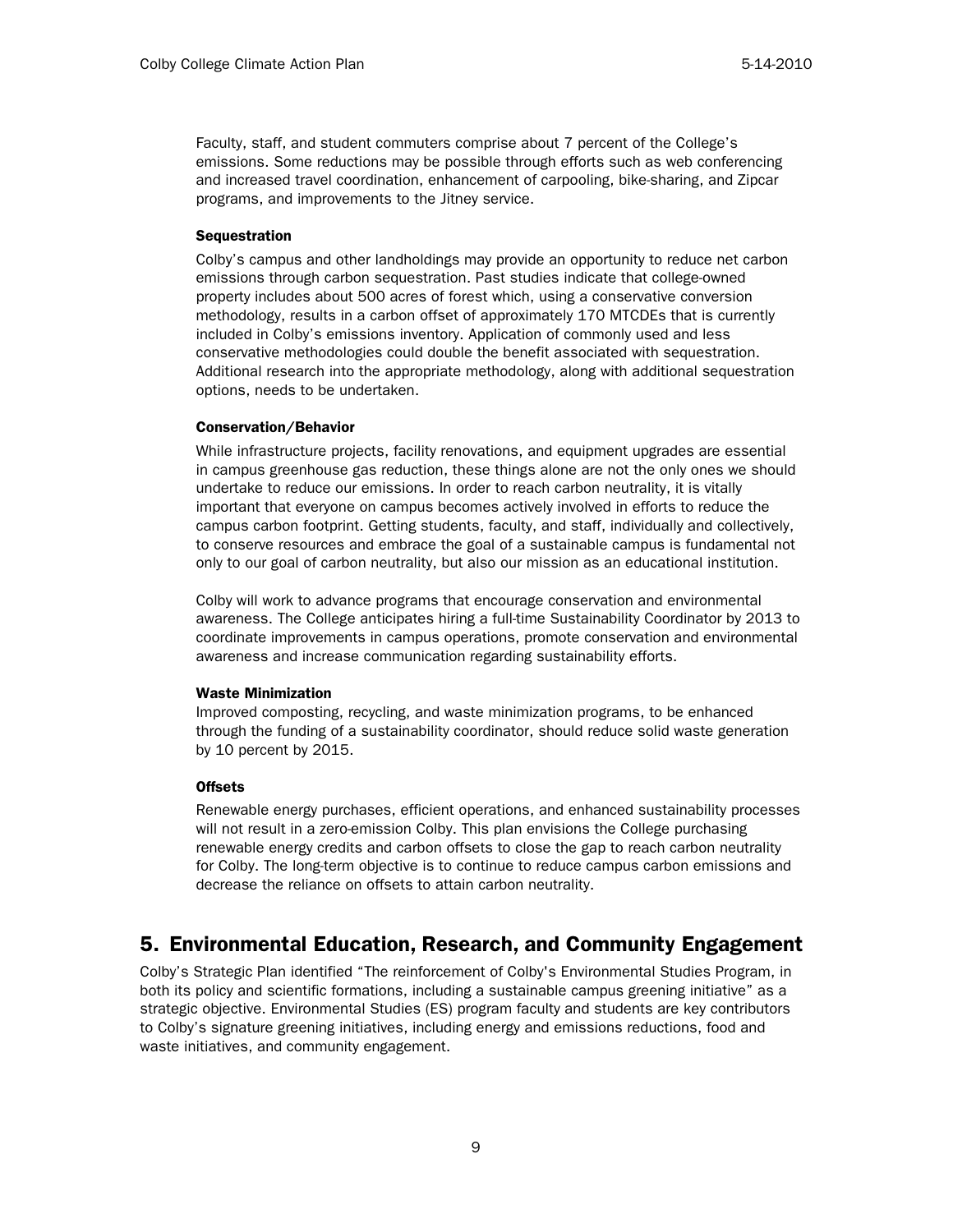## **Education and Research**

Colby's Environmental Studies Program (ES), created in 1971, is one of the oldest in the country. Faculty from many departments and programs representing every academic division of the College teach courses related to sustainability topics. The number of ES majors has grown from five in 1995-1996 to approximately 70 today. The number of minors in the ES Program is currently around 40. ES is the second-largest interdisciplinary major and among the top ten in number of majors per program/department. In addition, approximately 30 students major in one of the environmental science concentrations in biology or chemistry. The potential for growth in students interested in sustainability is high. Data from the Admissions Office show a growing number of applicants with an interest in the environment, and last year's applications showed the highest level of interest in the environment observed by that office.

Several components of the ES curriculum have served as national models for undergraduate environmental education, including an emphasis on the pedagogy of project-based learning and education through research developed with and recognized by major grants from the National Science Foundation, the Andrew W. Mellon Foundation, and others. Students are immersed in research experiences, data analysis and presentation, civic engagement, and developing communication and leadership skills beginning with our introductory ES courses and continuing through the senior ES capstone courses.

Colby faculty members are recognized nationally and internationally for their scholarship related to environmental economics, ecology, environmental chemistry, biodiversity conservation, energy, climate change, environmental policy, environmental history, and other sustainability topics. Students are engaged in collaborative research with faculty, as well as scholarship related to sustainability in courses and independent research. Colby recently celebrated the 10th anniversary of its Undergraduate Research Symposium, and ES is one of the largest contributors. Faculty development and integrated studies grants have encouraged new courses with sustainability themes, collaborative teaching about sustainability takes place across disciplines, and Colby has received major grants to hire postdoctoral fellows to develop new teaching and research initiatives related to environmental science, GIS, environmental justice, and international environmental human rights.

The ES Program supports co-curricular efforts. It fosters community behavioral change through environmental education, and it promotes climate change awareness working with student organizations such as the Environmental Coalition and Environmental Studies Club, the Environmental Advisory Group, and other departments and programs.

Colby intends to build on its strong Environmental Studies program by encouraging development of environmental sustainability content in the curriculum across all departments and divisions and by promoting and supporting faculty and student research opportunities that examine environmental sustainability problems or issues.

Strengthening campus connections to the environmental studies curriculum through co-curricular initiatives, such as organic gardening, recycling, creating and sustaining artificial wetlands, using buildings as energy laboratories, supporting student research that uses Colby as its laboratory and allows students to share their findings with faculty and administrators, and developing student-led efforts based on student research outcomes.

An example of a research project involving sustainability that will be continuing over the next several years: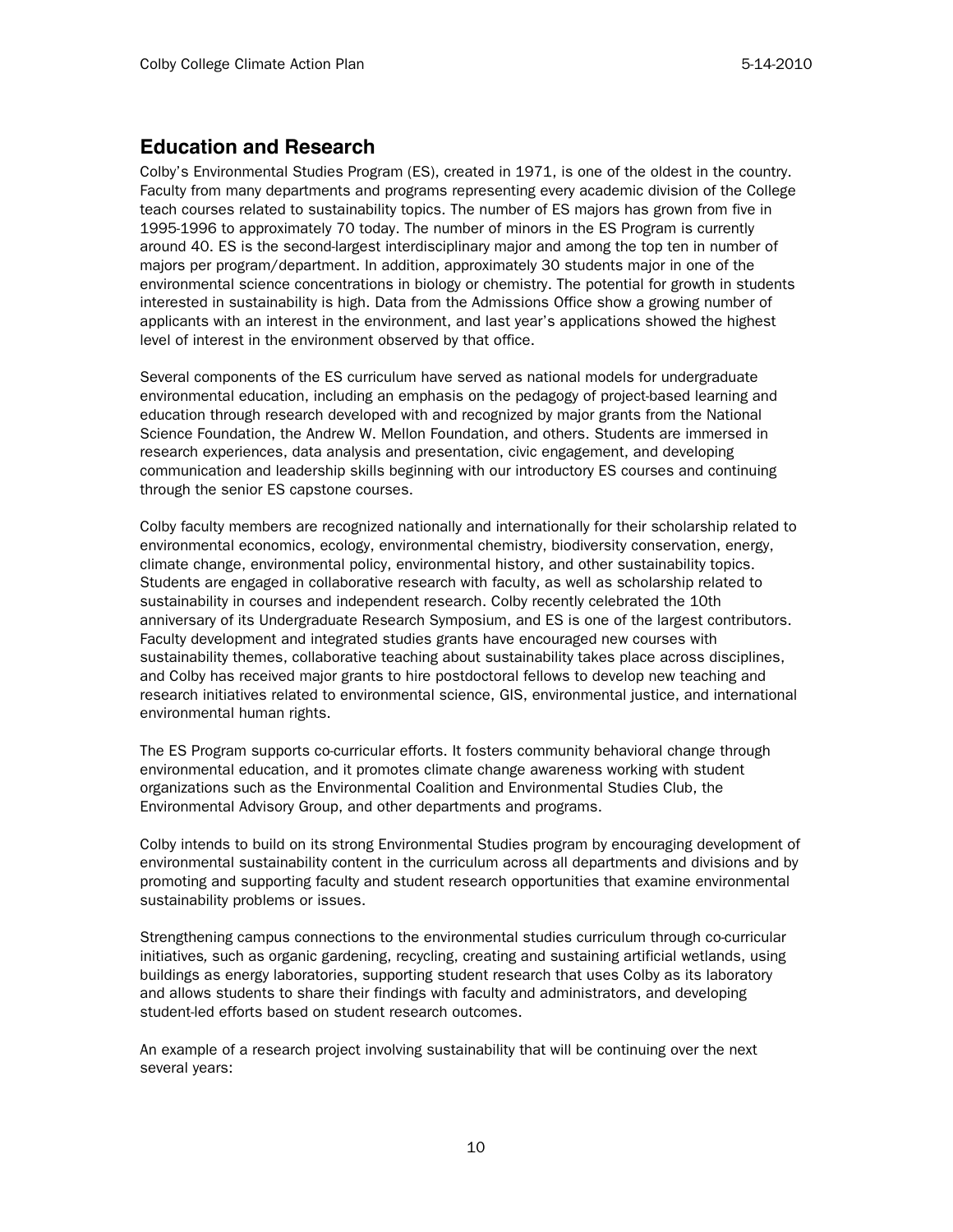#### Belgrade Lakes Watershed Sustainability Project

Faculty from the Colby Departments of Chemistry, Geology, and Biology; the Environmental Studies Program; and the Science, Technology, and Society Program are collaborating with the Belgrade Regional Conservation Alliance and with faculty at the University of Maine at Farmington to form interdisciplinary teams with stakeholder participation to understand the impact of landscape and lake-ecosystem changes in the development of central Maine. The Belgrade Lakes region will be used as a model because it provides a unique laboratory to understand the complex dynamics between environmental, biogeochemical, and socioeconomic systems. This work is funded through a National Science Foundation, Maine EPSCoR grant and will support the research of seven Colby faculty and nine Colby students each year over the next five years.

## **Community Engagement**

Through the ES Program and Goldfarb Center for Public Affairs and Civic Engagement, Colby has a strong civic engagement component in the curriculum and works closely with local and state communities and organizations, including annual studies of lakes in the region, the state of Maine's environment, environmental health, and mapping the environment of Maine with Geographic Information Systems (GIS). Some specific examples of community engagement initiatives are detailed below.

#### Sustain Mid-Maine

A grassroots initiative created to conserve resources, sustain the environment, and promote economic prosperity for the mid-Maine region; the coalition was created as the result of Colby students' efforts, under the supervision of Colby's academic Environmental Studies Program, to catalyze action on community sustainability issues. During the summer of 2009, five student interns supervised by the ES faculty worked with municipal governments and community groups to build sustainability capacity and momentum in Waterville and several nearby towns.

#### Focus the Nation

A dedicated group of students, including many ES majors, organized local events for Focus the Nation, a national teach-in and action day held Feb. 6, 2009. The mission of Focus the Nation is to accelerate the transition to a more just and prosperous clean energy future to combat the effects of climate change.

#### America's Energy Future Forum

On April 25, 2009, ES students and Environmental Coalition members organized America's Energy Future Forum, part of a nationwide collaboration with Focus the Nation, Greenpeace and the Sierra Student Coalition. More than 50 members of the local community convened with officials to discuss solutions for creating a clean energy economy. Student leaders met with aides to Senator Susan Collins and Congressman Mike Michaud after the forum to press for strong climate legislation from the United States government.

#### Bottled Water Campaign

Through the efforts of a student-led campaign to reduce bottled water use, Colby Catering used over 11,000 fewer bottles of water in 2009 and the Athletic Department has pledged to reduce team bottled water use by 10,000 bottles in 2010.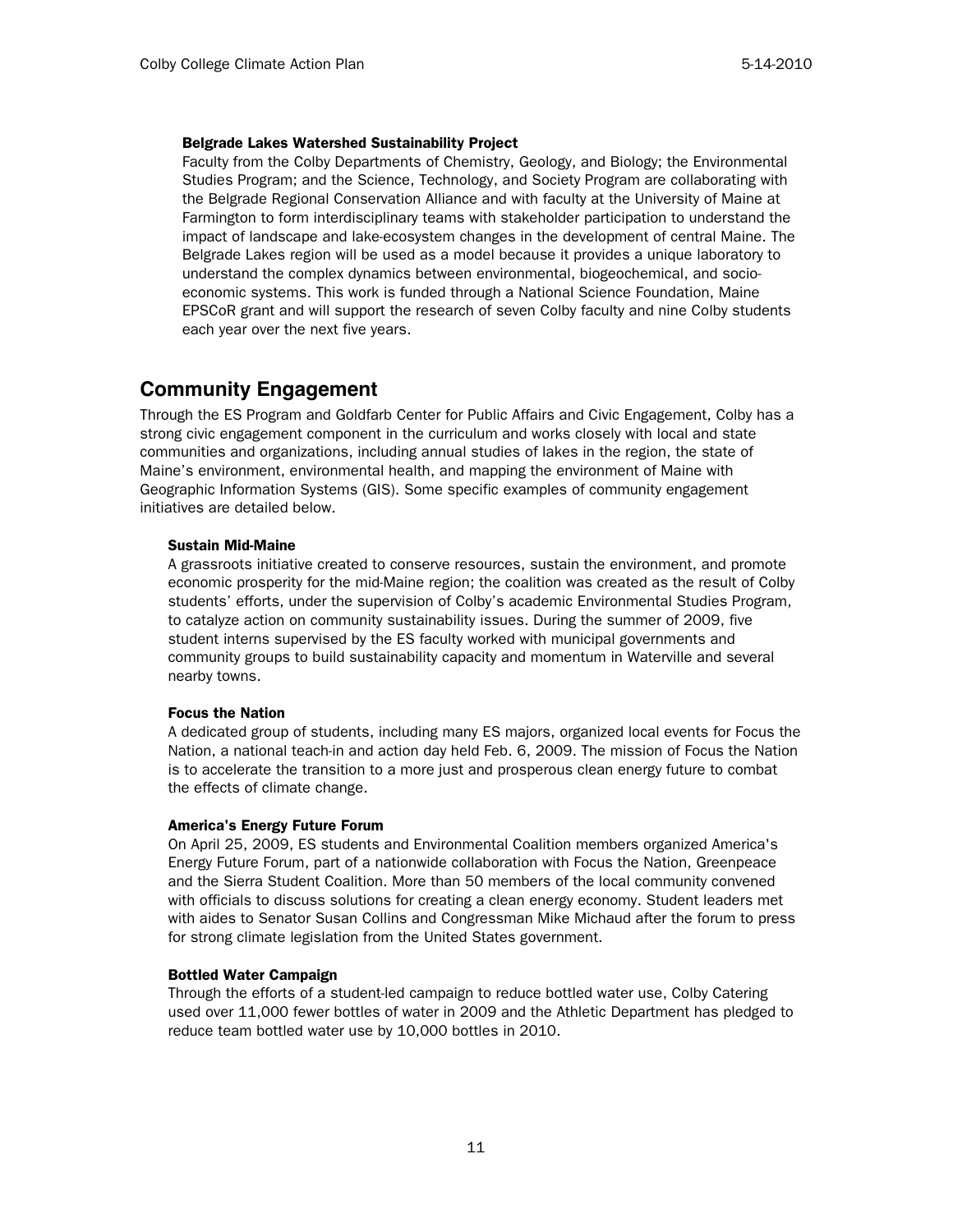# **6. Financing**

| Operating                                          |               |
|----------------------------------------------------|---------------|
| Sustainability Coordinator position                | \$<br>100,000 |
| Sustainability Office expense                      | 50,000        |
| Carbon Offset Credits                              | 150,000       |
| Net impact of biomass project*                     | (650,000)     |
| Total operating expense                            | (350,000)     |
|                                                    |               |
| 2010-2016 Capital Investments                      |               |
| <b>Biomass Facility</b>                            | \$11,000,000  |
| HVAC, energy, window, and related projects         | 2,900,000     |
| Energy Pilot Projects (windmills, solar, vehicles) | 100,000       |
| Total                                              | \$14,000,000  |

\*Assumes 50 percent debt-financing, 50 percent gift/grant/plant funding

# **7. Tracking Progress**

Colby will track its progress towards carbon neutrality through annual inventories of emissions conducted by the College's Office of Institutional Research. Even after carbon neutrality is reached, annual emissions inventories will serve as a tool to inform the College about the effectiveness of new infrastructure improvements and conservation efforts and will allow the College to adjust levels of offset purchases accordingly. The science and methodology of calculating GHG emissions is evolving rapidly. Based on calculations using the widely accepted Clean Air – Cool Planet Campus Carbon Calculator version 6.4, Colby intends to become carbon neutral by 2015. However, should accepted emissions computation methods change materially, the College will have to re-evaluate the validity of its strategy and target date for carbon neutrality.

Environmental education initiatives will be assessed through regular curricular review of the Environmental Studies Program and other departments. Sustainability research initiatives will be evaluated by the funding organizations and through academic peer review of published results.